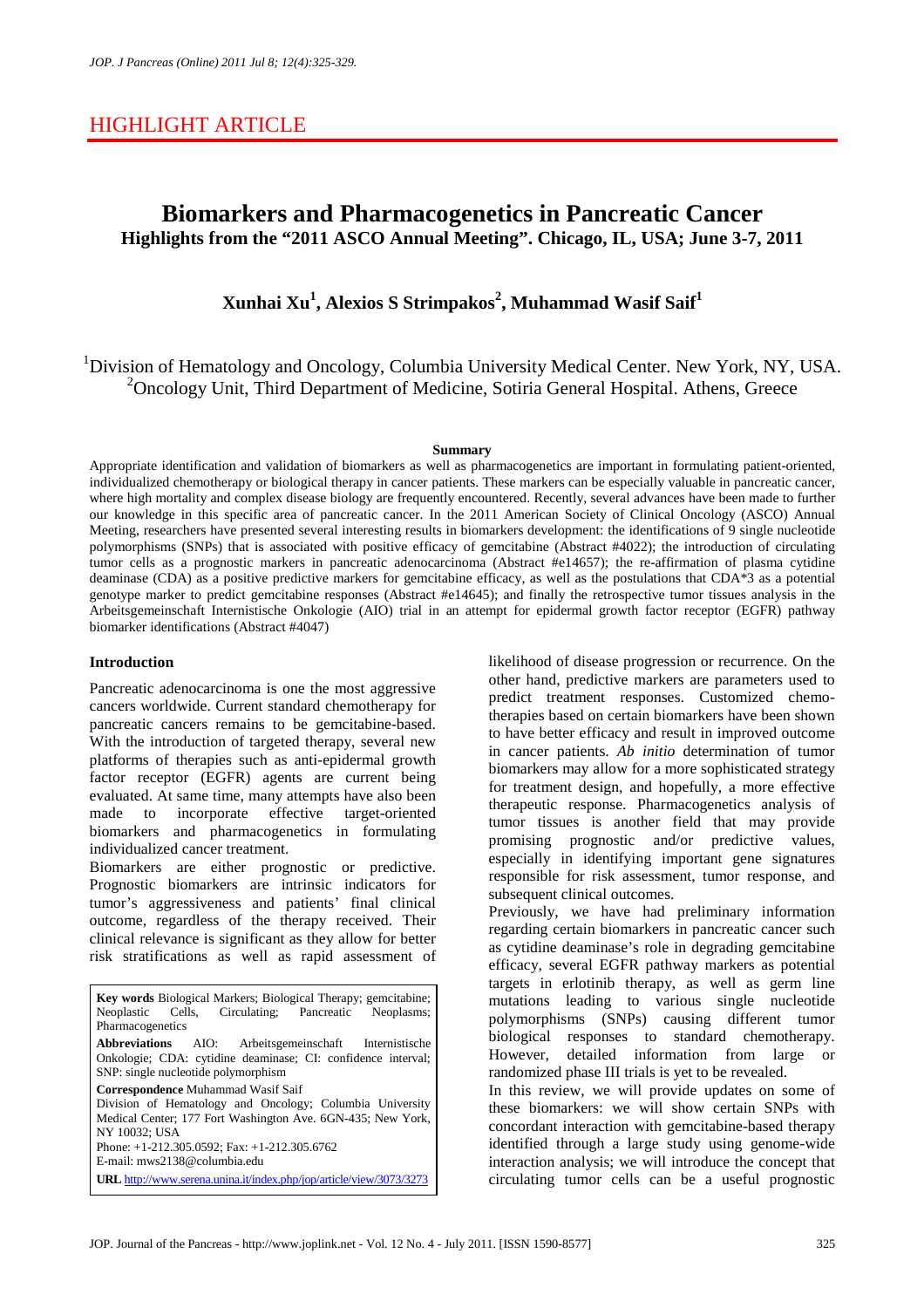| <b>Abstract</b><br>Author                       | <b>Title</b>                                                                                                                                                                         | Stage of<br>cancers              | <b>Main findings</b>                                                                                                                                                                                                                                     |
|-------------------------------------------------|--------------------------------------------------------------------------------------------------------------------------------------------------------------------------------------|----------------------------------|----------------------------------------------------------------------------------------------------------------------------------------------------------------------------------------------------------------------------------------------------------|
| #4022<br>McWilliams,<br>et al. [3]              | Genome-wide interaction study of gemeitabine<br>treatment and genotype on survival in pancreatic cancer                                                                              | All stages                       | Nine out of 550,000 SNPs found as potential predictive<br>biomarkers for gemeitabine therapy. No SNPs-specific<br>toxicities are noticed                                                                                                                 |
| #e14657<br>de Albuquerque,<br><i>et al.</i> [9] | Prognostic significance of multimarker circulating<br>tumor cell analysis in patients with advanced pancreatic pancreatic<br>cancer                                                  | Advanced<br>cancer               | Presence of circulating tumors cells detected by multi-<br>antibody enriched techniques is an independent prognostic<br>marker for progression free survival                                                                                             |
| #e14645<br>Ueno, et al. $[13]$                  | on overall survival in patients with advanced pancreatic pancreatic<br>cancer receiving gemcitabine monotherapy                                                                      | cancer                           | Effect of cytidine deaminase (CDA)-related biomarkers Advanced Reduced CDA activity correlated well with prolonged survival<br>of advanced pancreatic cancers patients. CDA*3 is a one of<br>the factors that reduced CDA activity in Japanese patients. |
| #4047<br>Boeck, <i>et al.</i> [16]              | Molecular markers of the EGFR pathway in erlotinib-<br>treated patients with advanced pancreatic cancer:<br>Translational analyses of a randomized cross-over AIO<br>phase III trial | Advanced<br>pancreatic<br>cancer | Molecular markers of the EGFR pathway were tested but only<br>mutation of K-ras at exon 2 might be associated with<br>treatment outcome in erlotinib-treated patients with APC.                                                                          |

**Table 1.** Summary of abstracts with interests in biomarkers and pharmaco

factors in progression free survival; we will also present new confirmatory findings of cytidine deaminase's role in gemcitabine-based chemotherapy, as well as several EGFR pathway markers analysis in pancreatic cancer treated with erlotinib.

### **Updates from 2011 ASCO Annual Meeting**

Table 1 summarizes the related abstracts and their main findings.

*Genome-Wide Single Nucleotide Polymorphisms (SNPs) Identification for Concordant Interaction with Gemcitabine Chemotherapy*

The traditional chemotherapy for pancreatic cancer is primarily gemcitabine-based. However, recent study has recommended other regimens such as oxaliplatin and irinotecan plus fluorouracil and leucovorin (FOLFIRINOX) [1], which confers superior efficacy



**Figure 1.** Circulating tumor cells and process of metastasis (Copyright ©2002 from Molecular Biology of the Cell by Alberts *et al*. [18]. Reproduced by permission of Garland Science/Taylor & Francis LLC).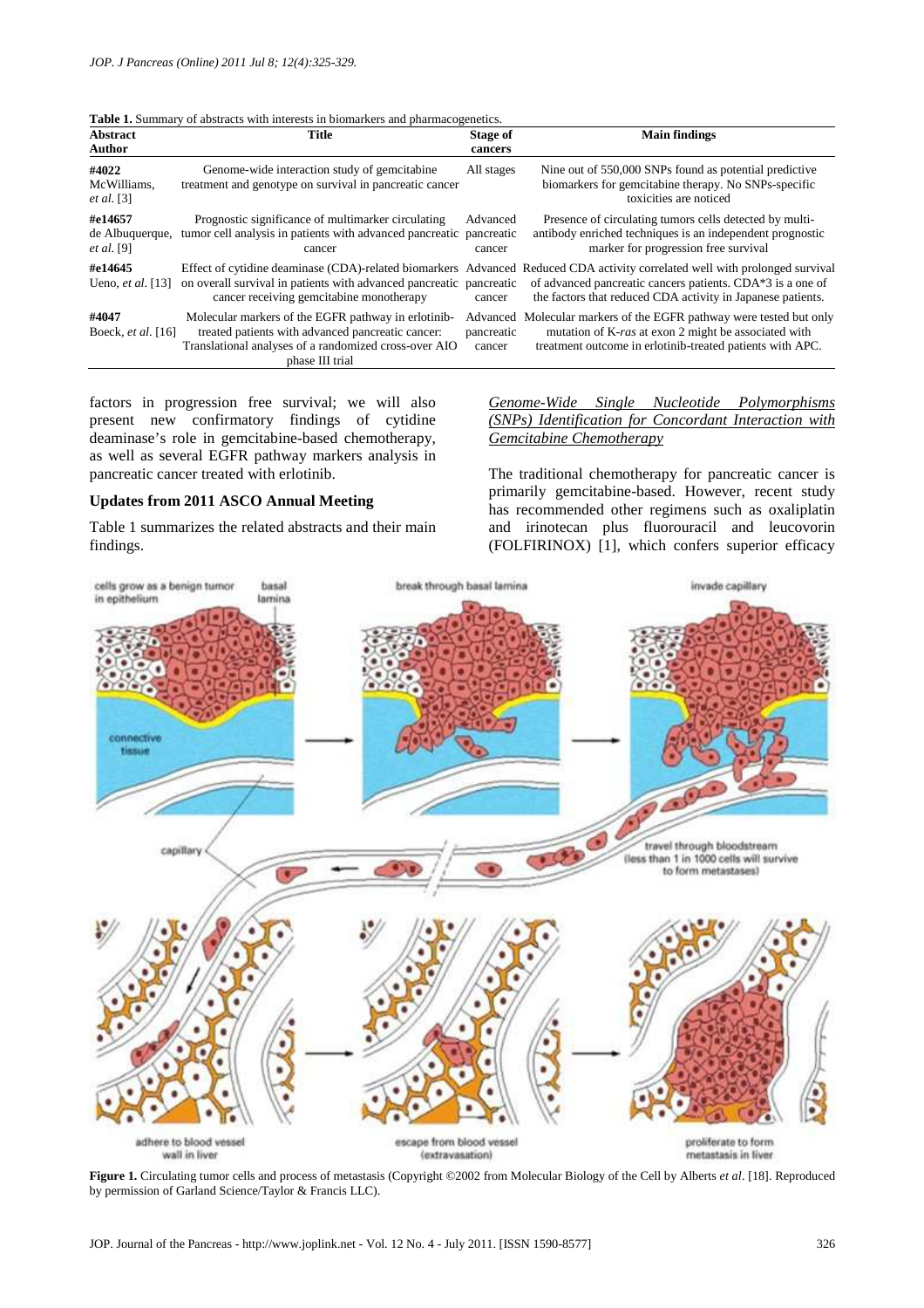

### dFdCTP

**Figure 2.** Gemcitabine biotransformation (adapted from Gilbert *et al*.

[10]).<br>DCK: deoxycytidine kinase; dFdC: gemcitabine; dFdCDP: gemcitabine diphosphate; dFdCMP: gemcitabine monophosphate; dFdCTP: gemcitabine triphosphate; dFdU: 2′,2′-difluorodeoxyuridine; dFdUMP: 2′,2′-difluorodeoxyuridine monophosphate; UMP-CMPK: deoxycytidylate kinase.

but carries higher toxicities [2]. As such, it is desirable to identify those patients who will benefit the most from traditional gemcitabine-based therapy to minimize unnecessary toxicities-associated morbidities. McWilliams *et al*. (Abstract #4022 [3]) was able to present a study identifying 9 SNPs as good predictive markers for gemcitabine therapy, by using a genome-wide interaction study on a large cohort of 940 patients. In their study, initial 550,000 SNPs from 413 patients of all stages of pancreatic cancer treated with gemcitabine were screened for treatment-benefit interaction with overall survival being the endpoint. The 100 most significant SNPs from initial stage were further analyzed on another 527 patients for concordant effects from gemcitabine therapy. The authors were able to identify a total of nine such SNPs that have statistically significant favorable predictive power in gemcitabine efficacy. Specifically, genes PYCARD (rs6507115) and *MAPRE2* (rs8056505) were strongly correlated with gemcitabine efficacy in both stages, which makes them potential genomic predictive biomarkers. No SNPs has been found to have significant association with gemcitabine toxicities.

## *Circulating Tumor Cells (CTCs)*

Circulating tumor cells (CTCs) are cancer cells that are detached from primary tumor sites and travel in the peripheral blood circulation system, leading to distant metastasis [4] (Figure 1). CTCs are typically enriched and detected via immunomagnetic separation system [5] or via microfluidic CTC-chip system [6, 7]. Both adenocarcinoma [6] and neuroendocrine [8] pancreatic CTCs have been detected. Khan *et al*., had shown original preliminary results suggesting the prognostic

and predictive values of CTCs in neuroendocrine pancreatic cancer [8].

De Albuquerque *et al*. (Abstract #e14657 [9]) reported the prognostic values of CTCs detection in pancreatic adenocarcinoma. By using the high affinity antibodies BM7 (MUC 1) in addition to conventional VU1D9 (EpCAM), CTCs detection were reported in 49.3% of 144 peripheral blood samples from 39 patients with advanced pancreatic adenocarcinoma. The detection of such CTCs portended poor prognosis (median progression free survival: 60.7 days *vs*. 163.6 days in patients with positive CTCs detection and negative CTC detections, respectively; P<0.0001). As such, authors concluded that CTCs can act as an independent prognostic biomarker.

## *Cytidine Deaminase (CDA) and CDA\*3*

Cytidine deaminase (CDA) genotype and phenotype as negative predictive markers for gemcitabine was further elucidated. Gemcitabine is deactivated by CDA to an inactive form, 2',2'-difluorodeoxyuridine (dFdU), during its biotransformation [10] (Figure 2). CDArelated biomarkers predicting gemcitabine-induced toxicities, as well as negative efficacy, have been previously reported [11]. Conversely, it has also been reported that homozygous CDA\*3, a non-synonymous SNPs of CDA (208 G>A) is associated with very low plasma CDA level and, thus, largely induces high level of gemcitabine and its associated toxicities [12].

Ueno *et al*. (Abstract #e14645) reported their results of CDA-related phenotypic and genetic biomarkers on the overall survival of advanced pancreatic cancer patients treated with gemcitabine monotherapy [13]. Markers including mean residence time of gemcitabine, plasma concentration of dFdU at 0.5 h  $(C_{0.5})$ , plasma CDA activity, as well as CDA\*2 and CDA\*3 genotype, were studied. Results from two studies were reported.

During their first study  $(n=73)$ , univariate analysis was applied between biomarkers and overall survival. Significant survival advantage was found in patients who have longer mean residence time and higher  $C_{0.5}$ (P=0.0138 and P=0.0011, respectively). Accordingly, low plasma CDA activity and heterozygous CDA\*3 were also significantly associated with prolonged overall survival  $(P=0.0062$  and  $P=0.0247$ , respectively). In a second study  $(n=98)$ , where multivariate Cox proportional hazard model was used, low plasma CDA level was again confirmed to be associated with longer overall survival and positive trend between CDA\*3 heterozygosity and overall survival was observed though statistical significance was not achieved (Table 2). No statistically significant associations between CDA\*2 and survival benefits were observed in either studies.

## *Molecular Markers of the EGFR Pathway in Erlotinib-Treated Patients with Advanced Pancreatic Cancer*

Gemcitabine plus erlotinib, EGFR tyrosine kinase inhibitor, has been approved by U.S. Food and Drug Administration as a first line therapy for patients with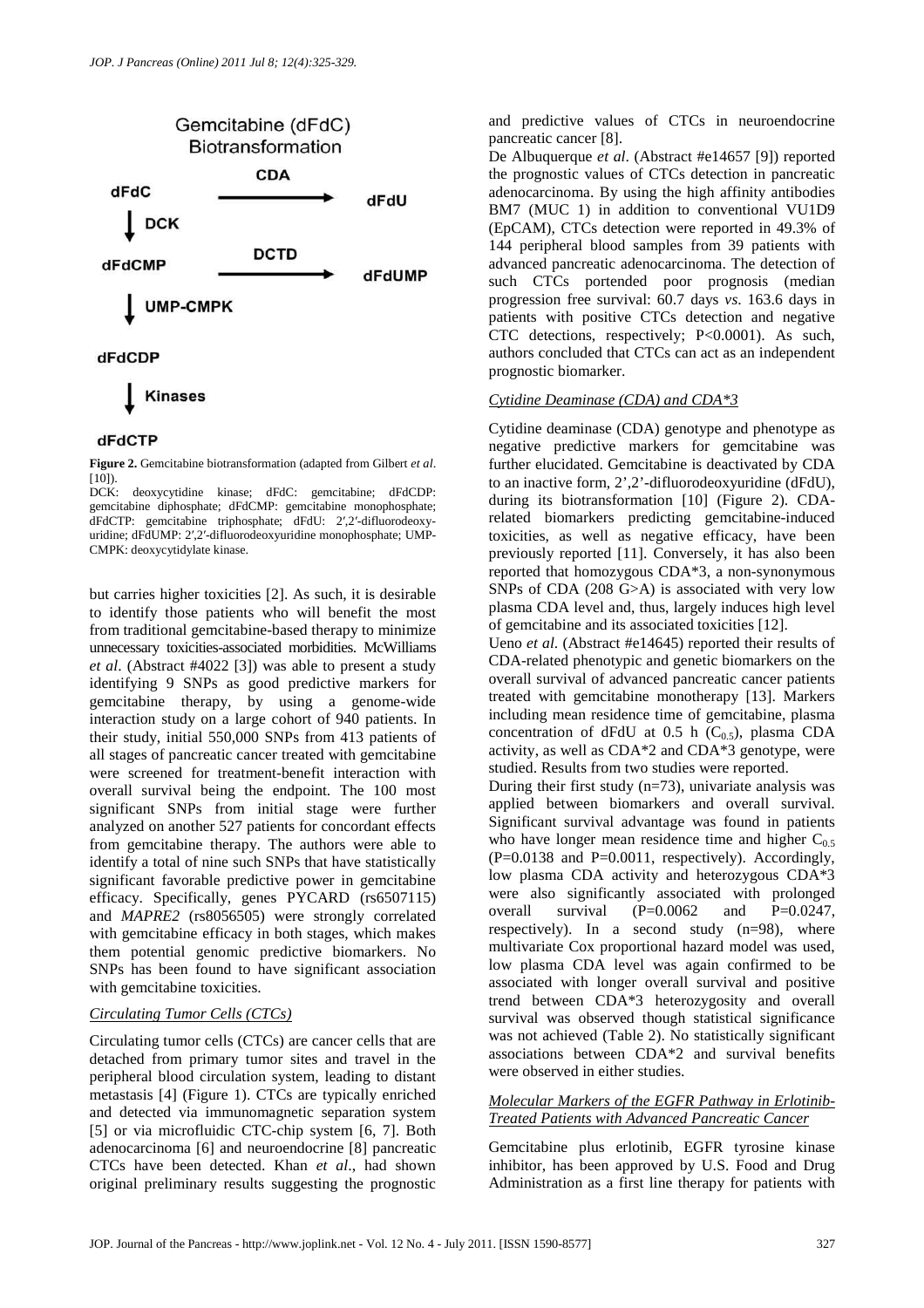|  |  | <b>Table 2.</b> Cytidine deaminase-associated biomarkers in patients treated with gemcitabine. (Ueno <i>et al.</i> , Abstract #e14645 [13]) |
|--|--|---------------------------------------------------------------------------------------------------------------------------------------------|
|  |  |                                                                                                                                             |

|                             | $1st$ study (univariate analysis) |               |         | 2 <sup>nd</sup><br>study (multivariate analysis) |               |         |
|-----------------------------|-----------------------------------|---------------|---------|--------------------------------------------------|---------------|---------|
|                             | No. of                            | <b>Median</b> | P value | No. of                                           | <b>Median</b> | P value |
|                             | patients                          | survival      |         | patients                                         | survival      |         |
| <b>Plasma CDA activity:</b> |                                   |               | 0.0062  |                                                  |               | 0.0061  |
| - High                      | 18                                | 5.3 months    |         | 42                                               | 5.1 months    |         |
| - Low                       | 16                                | 8.1 months    |         | 37                                               | 8.6 months    |         |
| $CDA*2$ :                   |                                   |               | 0.2546  |                                                  |               | 0.3819  |
| - Negative                  | 44                                | 6.1 months    |         | 56                                               | 7.1 months    |         |
| - Positive                  | 26                                | 4.5 months    |         | 30                                               | 7.2 months    |         |
| $CDA*3:$                    |                                   |               | 0.0247  |                                                  |               | 0.1771  |
| - Negative                  | 65                                | 5.4 months    |         | 81                                               | 6.9 months    |         |
| - Positive                  |                                   | 17.3 months   |         |                                                  | 11.7 months   |         |

locally advanced or metastatic pancreatic cancer as statistically significant overall survival and progresssion-free survival have been reported in a phase III double-blind trials (n=569) [14]. To further assess if potential molecular biomarkers in the EGFR pathway can be identified, retrospective analysis was performed on the Arbeitsgemeinschaft Internistische Onkologie (AIO) phase III trial [15] where similar overall survival was ascertained between patients with advanced pancreatic cancer receiving either capecitabine plus erlotinib followed by gemcitabine monotherapy or gemcitabine plus erlotinib followed by capecitabine monotherapy.

The authors (Abstract #4047 [16]) performed tissue analysis on the archived formalin fixed paraffin embedded tumor tissues on 208 patients. The followings markers were included in the analysis: K*ras* exon 2 mutation status, EGFR expression, PTEN expression, EGFR intron 1 polymorphism, and EGFR exon 13 R497K polymorphism. About 70% of patients are found to have K-*ras* mutations while 96% showed EGFR expression by immunohistochemistry. In univariate biomarker analyses, only K-*ras* mutations status was found to have significant associations with overall survival benefit (hazard ratio: 1.68; 95% CI: 1.17-2.41; P=0.005). Additionally, none of the aforementioned biomarkers were found to have statistically significant association with skin rashes, a common side effect from erlotinib. Therefore, definitive translation data is still relatively limited from this study, though authors have proven the feasibility to perform retrospective biomarker analysis on archived tissues data from this AIO phase III trial.

#### **Discussion**

Genome-wide analysis using high-throughput DNA method for potential molecular biomarker identifications and analysis is an attractive strategy in pharmacogenetics. Given the lethality and complexity of pancreatic cancer, reliable pharmacogenetic profiling is yet to be determined. In this review, we present a promising set of SNPs, such as PYCARD and MACRE2, which appears to have strong positive correlation with efficacy from gemcitabine-based chemotherapy in pancreatic cancer. These preliminary data may provide ground work and rationale in designing future clinical trials, further elucidating and possibly validating such biomarkers. The challenge and

the dilemma we always face when new technologies are involved is regarding cost, accessibility and all the other potential laboratory problems might arise, from reliability to staff availability, etc..

We also introduced the concept of using circulating tumor cells as prognostic biomarker in pancreatic cancers. The prognostic and predictive values of circulating tumor cells have been well established in breast and prostate cancer, though their utility in pancreatic cancer is very limited. As far as we know, the abstract we reviewed presented the first set of data supporting the potential role as a biomarker of CTCs in pancreatic adenocarcinoma. We tend to agree with original authors that, as technologies further advance, it is possible that CTCs may emerge as a critical prognostic as well as predictive biomarkers in pancreatic cancer, but there is still a long way to go.

The predictive value of cytidine deaminase and its associated phenotype and genotype in determining the efficacy of gemcitabine is re-visited. As the results from the two small studies presented this year were not similarly conclusive, prospective validation in larger trials are needed. Similarly, identification of a predictive biomarker for the EGFR inhibitor erlotinib on retrospective tissue analysis of the previous AIO phase III trial failed, though a mutation of K-*ras* at exon 2 may play a role, but further research is definitely warranted.

Therefore, in view of data available, our clinical practice remains unchanged, though some of aforementioned biomarkers appear to have a potential prognostic and predictive role and have to be explored further. Given these promising preliminary data, future clinical trials using hybrid chemotherapy design [17], tailored towards standardized biomarker assay, may bring forward more insight and confirmatory data for this interesting concept.

**Conflict of interest** The authors have no potential conflicts of interest

#### **Reference**

<sup>1.</sup> Kim R. FOLFIRINOX: a new standard treatment for advanced pancreatic cancer? Lancet Oncol 2011;12(1):8-9.

<sup>2.</sup> Conroy T, Desseigne F, Ychou M, et al. FOLFIRINOX versus gemcitabine for metastatic pancreatic cancer. N Engl J Med 2011; 364:1817-25.